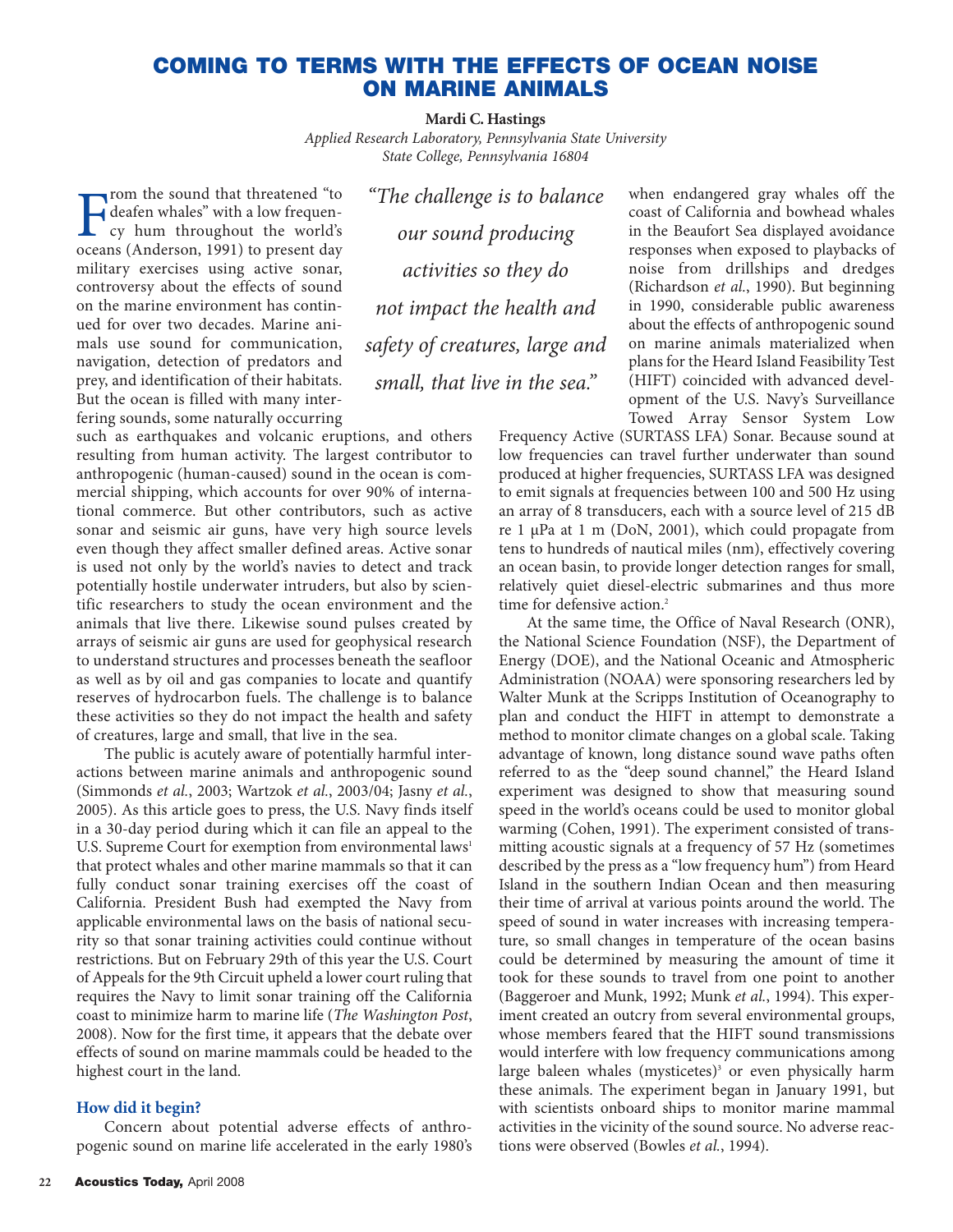The U.S. Navy's response to public outcry in the 1990's was twofold. First was initiation of environmental risk assessments and preparation of documents and requests for permits needed for HIFT and SURTASS LFA in compliance with national environmental laws. Second was funding for scientific research to understand the interactions between marine animals and sound. ONR funded the National Research Council (NRC) in 1992 to establish a Committee on Low-Frequency Sound and Marine Mammals, and produce a report on the state-of-knowledge and recommendations for changes in the regulatory process<sup>4</sup> to facilitate scientific studies as well as research needed to evaluate effects of low-frequency sounds on marine mammals and their major prey (NRC, 1994). ONR also began to sponsor research on the effects of low frequency sound on marine mammals and fish. Initially the primary concern was hearing and communication. So experimental studies to determine the effects of underwater sound on hearing in odontocetes (toothed whales) and pinnipeds (seals, sea lions and walrus) were initiated with captive animals—and continue today—at the Space and Naval Warfare Systems Center San Diego (SSC San Diego), the Hawaii Institute of Marine Biology (HIMB) at the University of Hawaii, and Long Marine Laboratory at the University of California, Santa Cruz (UCSC). In addition a SURTASS LFA Scientific Research Program (SRP) began in 1997 to quantify the reactions of large whales to low frequency broadcasts (Croll *et al.*, 2001).

The debate continued as plans were made for the offspring of the HIFT—a long term monitoring project, acoustic thermometry of the ocean climate (ATOC), using a lower power source operating at 75 Hz over a smaller region of the Pacific Ocean. Even though the ATOC sound projectors had lower source levels than those used for the HIFT (195 dB vs. 221 dB re 1  $\mu$ Pa at 1 m), public outcry caused the final project to be significantly delayed and scaled back. The final environmental impact statement set aside about \$3 million of funding to study the effects of ATOC sound transmissions on marine mammals—the first two years of the project—so that it could be stopped if any adverse effects were observed. This ATOC Marine Mammal Research Program (MMRP) was reviewed by a new NRC study panel to update the 1994 NRC report with MMRP data and results of any other relevant research, and to identify continuing knowledge gaps. The review (NRC, 2000) indicated that results of the MMRP were inconclusive as to whether or not ATOC sound transmissions had any effect on marine mammals (Au *et al.*, 1997; Frankel and Clark, 2000; Frankel and Clark, 2002).

#### **Attention turns to mid-frequency sonar, seismic air guns, and impact pile driving**

Mid-frequency active sonar has been in operation since the 1940's and is the standard modality for localizing submarines. But in 1996 exposure to military sonar during a North Atlantic Treaty Organization (NATO) Undersea Research Centre exercise was postulated as the cause of a mass stranding of 12 beaked whales in Greece (Frantzis, 1998).<sup>5</sup> Similar mass stranding events during military exercises in the Bahamas and Madeira in 2000 (Evans and England, 2001; Cox

*et al.*, 2006), and the Canary Islands in 2002 (Evans and Miller, 2004), each involving between 4 and 18 whales within two days, confirmed that beaked whales, and in particular Cuvier's beaked whale (*Ziphius cavirostris*), are sensitive to mid-frequency sonar, which operates in the 1 – 10 kHz bandwidth with source levels as high as 235 dB re 1 µPa at 1 m (Evans and England, 2001). In these four events about half of the stranded animals died, but the mechanisms that caused the animals to strand and contributed to pathological traumas revealed during necropsies are unknown (Ketten, 2005).

Subsequent mass stranding events coincident with the use of mid-frequency sonar in the Haro Strait near the state of Washington in 2003 (Norman *et al.*, 2004; National Marine Fisheries Service, 2005), and off the coasts of Hawaii in 2004 (Southall *et al*., 2006) and North Carolina in 2005 (Hohn *et al.*, 2006) involved other species, including harbor porpoises, melon-headed whales and short-finned pilot whales, respectively. Medical examinations and necropsies of animals affected in these events, however, indicated that beaked whales are most susceptible to acoustic trauma when exposed to mid-frequency sonar transmissions (Freitas, 2004; Ketten, 2005; Fernández *et al.*, 2005).

Seismic air gun surveys for hydrocarbon exploration or oceanographic research are similar to active sonar operations. An air gun array towed by a vessel emits acoustic pulses directed vertically downward that penetrate the seabed. Refracted and/or reflected waves from different sediment layers are recorded by sensors on streamers towed behind the air gun array and used to reconstruct a picture of the substrate below the seafloor. Most all the acoustic energy in an air gun pulse is below 1000 Hz; however, sound pressure level (SPL) and spectral content vary spatially depending on the local undersea environment. Peak-to-peak source levels of emissions from air gun arrays can exceed 250 dB re 1 µPa at 1 m. Although the Department of Fisheries and Oceans (DFO) Canada, the U.S. Department of the Interior Minerals Management Service (MMS), as well as oil and gas companies worldwide had investigated the effects of noise on marine life from offshore industrial activities and seismic exploration for many years (e.g., Falk and Lawrence, 1973; Pearson *et al.*, 1987 and 1992; Richardson *et al.*, 1990, Richardson *et al.*, 1995), two beaked whales stranded September 2002 in the Gulf of California in association with seismic air gun use (Cox *et al.*, 2006). This stranding occurred coincidentally with a seismic air gun survey by the NSF-supported oceanographic research vessel, *Maurice Ewing*; however, the *Ewing* was also operating mid-frequency active sonar at the time. Since 2003, legal challenges and risk assessments for documentation of environmental impact statements have significantly hampered oceanographic research funded by NSF.

In the autumn of 2000 while the U.S. Navy was still trying to understand conditions that contributed to the March 2000 stranding of beaked whales in the Bahamas, the California Department of Transportation (Caltrans) was responding to a fish kill that occurred during a pile installation demonstration project (PIDP) for the San Francisco-Oakland Bay Bridge (SFOBB) East Span Seismic Safety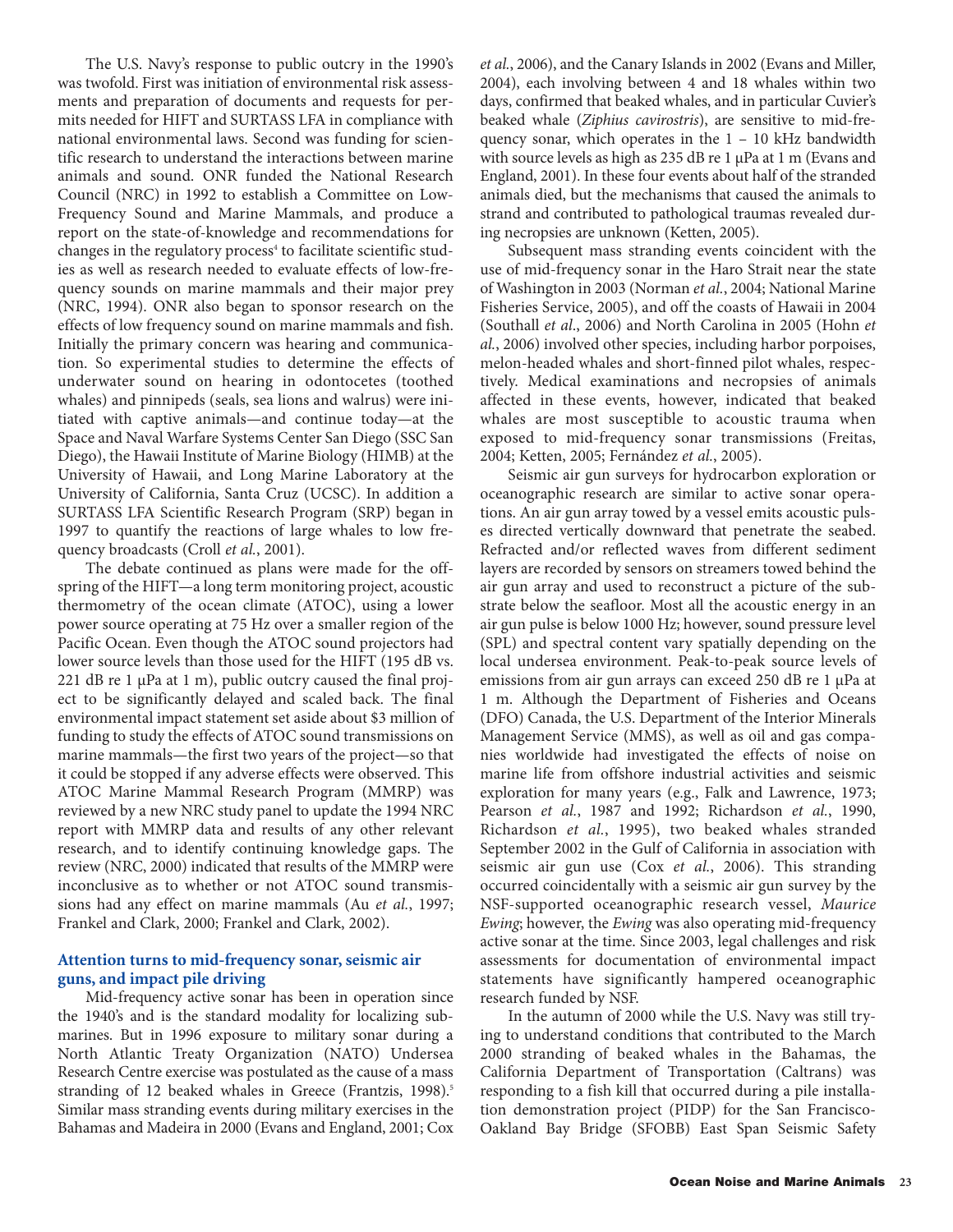Project (East Span Project), a major public works effort to make the SFOBB "earthquake proof" (Caltrans, 2001). In addition to marine mammals, the major issues were endangered salmon species and impact on commercial fisheries. During the PIDP three 2.4-m diameter steel pipe piles were driven into the seabed with two different sizes of hydraulic impact hammers in effort to identify potential problems and test effectiveness of sound attenuation equipment. The immediate mortality zone for fishes was estimated to be within 10-12 meters of a pile without attenuation devices, but the potential for significant acoustic impacts extended far beyond this range.

#### **A global environmental issue**

The beaked whale stranding events, an increasing number of seismic surveys to meet the worldwide demand for oil and natural gas, and continued offshore pile driving activities at the start of the 21st century pushed the issue of ocean noise and marine animals to new heights. In 2003 the U.S. Congress passed legislation that directed the Marine Mammal Commission (MMC) to "fund an international conference or series of conferences to share findings, survey acoustic threats to marine mammals, and develop means of reducing those threats while maintaining the oceans as a global highway of international commerce." In response, the MMC convened a Federal Advisory Committee on Acoustic Impacts on Marine Mammals (MM FACA), consisting of 28 representatives from various stakeholders, including non-governmental environmental organizations, the U.S. Navy, oil and gas companies, geophysical contractors, shipping industry, government agencies, and the scientific research community (MMC, 2007). The MM FACA met six times in plenary meetings from February 2004 through September 2005 (more information can be found at http://www.mmc.gov/sound/). In addition, the MMC convened two international workshops—the Beaked Whale Technical Workshop in Baltimore, April 2004, and the Policy on Sound and Marine Mammals: An International Workshop in London, September 2004. But at their last plenary meeting, the MM FACA still could not reach consensus on recommendations to address the marine mammals and noise issue, so the report to Congress included a findings report and recommendations from the MMC, plus seven individual statements from the various stakeholder groups (MMC, 2007).

In October 2004, the European Parliament called for a moratorium on deployment of all active naval sonar until a global assessment of its impact on marine life could be completed (European Parliament, 2004).<sup>6</sup> This was followed by the first Inter-Governmental Conference on Sonar and Marine Mammals, convened in Lerici, Italy, in May 2005 by ONR-Global and the NATO Undersea Research Center. In 2005 the International Council for the Exploration of the Sea (ICES) headquartered in Copenhagen, also issued a report on the impacts of sonar on cetaceans and fish (ICES, 2005).

Although global attention was focused primarily on sonar and beaked whales during this period, Caltrans continued to work on the pile driving and fish issue. The Bay Planning Coalition and Caltrans organized and sponsored a Pile Driving Educational Workshop in October 2003. At this time NOAA

Fisheries was requiring acoustic monitoring of all pile driving operations along the California coast, no matter how large or small. The additional costs for monitoring were threatening to put small piling contractors out of business. In 2004 Caltrans formed the Fisheries Hydroacoustics Working Group (FHWG), which included environmental, scientific and engineering experts, and representatives from NOAA Fisheries, California Department of Fish and Game, and the U.S. Department of Transportation (DOT), to work towards consensus on noise exposure criteria for fish. They also teamed with the DOT, and state departments of transportation in Washington and Oregon to form a pooled fund to support research needed to understand the effects of pile driving sound on fish. The first research project was funded in 2006.

The oil and gas industry also focused its efforts to address the effects of sound from offshore exploration and production (E&P) activities on marine life. In August 2005 the International Association of Oil and Gas Producers held an International Workshop on Sound in the Marine Environment in Halifax with over 50 participants from the global research community to help draft a research agenda for a proposed funded research program to address important issues and information gaps. Then, in May 2006, seven international companies formed an executive committee to run the second phase of a joint industry program (JIP) to address E&P Sound and Marine Life. Since that time corporate membership in the JIP has more than doubled. This group regularly posts requests for proposals on its website, www.soundandmarinelife.org. During its first 12 months, the JIP issued 27 research contracts for nearly \$8 million dollars (JIP, 2007). This level of funding will help fill critical data gaps needed to understand and improve mitigation of acoustic impacts in the ocean environment.

#### **Progress in understanding the effects of sound on marine animals**

Research on effects of sound in the marine environment has focused primarily on understanding criteria and thresholds for physiological and behavioral effects, location and abundance of marine animals, and sound source characteristics and propagation paths. These studies include laboratory experiments on captive animals where received sound levels are carefully measured and correlated with tissue damage, changes in hearing sensitivity, and/or changes in behavior; controlled exposure experiments in the wild to determine behavioral responses where the sound incident on an animal or group of animals is measured and the transmission path between the sound source and animal receivers is defined; and numerical modeling efforts to integrate large data sets with physical understanding to form predictive models to aid in risk analyses and environmental planning. In addition, research on monitoring and mitigation of potential acoustic impacts has facilitated advances in both fixed and deployable passive acoustic monitoring systems for detection, classification and localization of marine mammals. These systems can also be used in the field to study the behavior of vocalizing and echolocating marine mammals.

Although many questions remain to be answered, much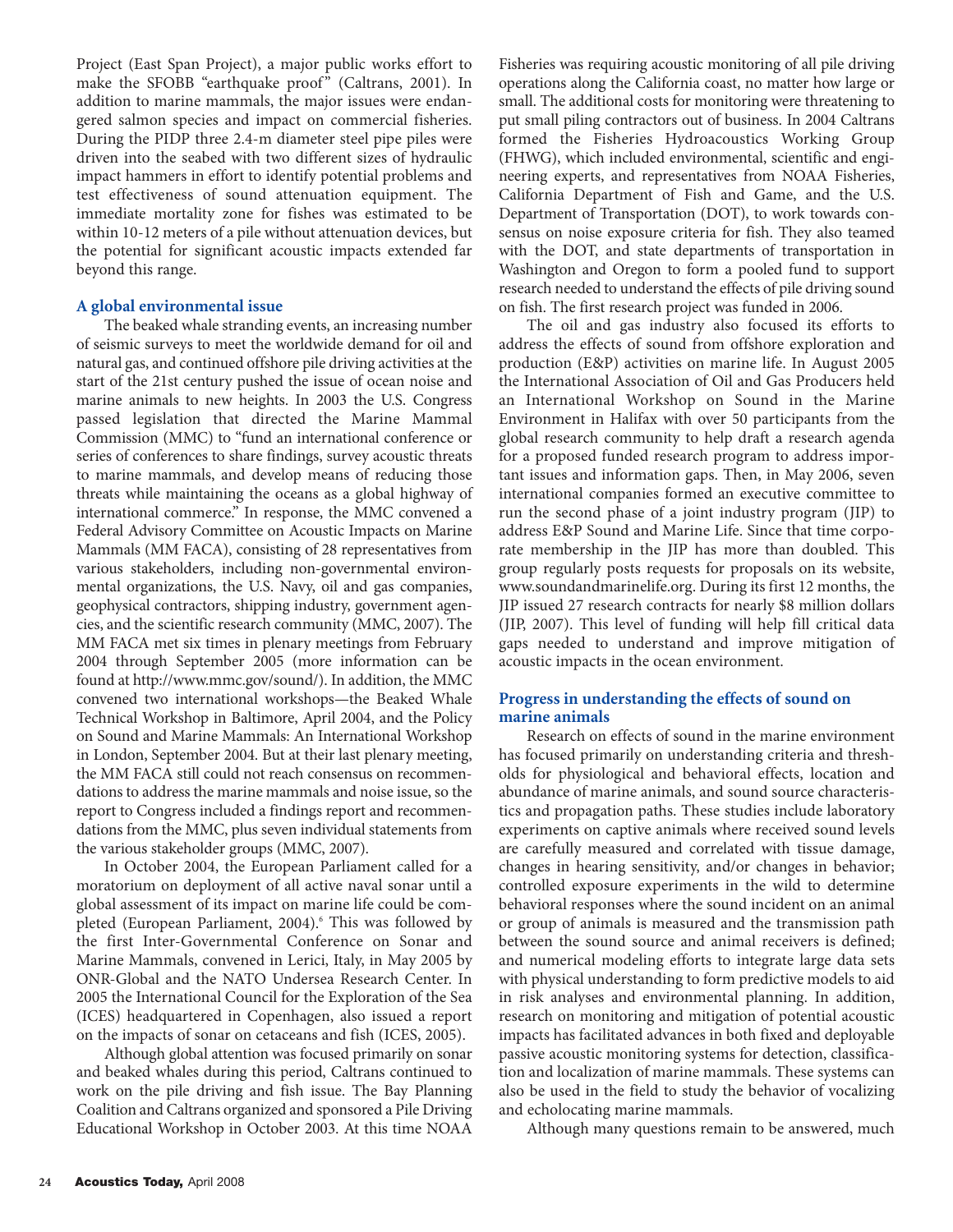

*Fig. 1. Summary of bottlenose dolphin and white whale temporary threshold shift (TTS) experimental data showing relationship between level and duration of exposures that produce measurable TTS adapted from Fig. 9 of Finneran et al. (2005). Data are from Finneran et al. (2000 and 2002) (triangles–explosion simulator and watergun sources), Schlundt et al. (2000) (squares–pure tones), Nachtigall et al. (2003 and 2004) (diamonds–band-limited white noise), and Finneran et al. (2005) (circles–3 kHz pure tones). Closed symbols represent exposures where TTS was observed and open symbols indicate exposures that did not produce a measurable TTS. Solid lines represent an equal-energy condition.*

progress has been made in several areas during the last two decades. Research activity is evident by the increase in number of scientific publications and special conferences, workshops and symposia over the last 10 years. The state of scientific knowledge and recommendations for future research on marine mammals and noise through 2005 are summarized in

the latest reports published by the NRC (2003, 2005). These reports were researched and written by balanced study panels of scientific experts and anonymously peer-reviewed prior to publication. The proceedings of an International Conference on the Effects of Noise on Aquatic Life, held August 2007 in Nyborg, Denmark—the first to include both marine mammals and fish—will soon be published in the journal, *Bioacoustics*. So the following provides only a brief summary of past findings and an update on research activity since 2005.

Probably the most progress in any area during the last 15 years has been achieved in quantifying the effects of sound exposure on hearing in dolphins, white whales, seals, sea lions, and several species of fish. Exposure to excessive sound energy may reduce hearing sensitivity by producing an elevated hearing threshold, also known as a threshold shift. If the hearing threshold returns to the pre-exposure level after a period of time, the shift is a temporary threshold shift or TTS. If the threshold does not return to the pre-exposure level, then it becomes a permanent threshold shift (PTS).<sup>7</sup> Through TTS experiments, scientists at SSC San Diego, HIMB and UCSC have greatly advanced our understanding of the effects of sound on hearing in odontocetes and pinnipeds (Kastak and Schusterman, 1995; Ridgway *et al.*, 1997; Kastak and Schusterman, 1999; Kastak *et al.*, 1999; Schlundt *et al.*, 2000; Finneran *et al.*, 2000; Kastak and Schusterman, 2002; Finneran *et al.*, 2002; Nachtigall *et al.*, 2003; Finneran *et al.*, 2003; Nachtigall *et al.*, 2004; Kastak *et al.*, 2005; Finneran *et al.*, 2005; Yuen *et al.*, 2005; Kastak *et al.*, 2007). One outcome of this research indicates that TTS in dolphins and white whales depends on the duration as well as SPL, and onset of TTS correlates with sound exposure level (SEL) for several different types of sound sources.

Finneran *et al.* (2005) concluded that collectively these data indicate an SEL of 195 dB re 1  $\mu$ Pa<sup>2</sup>-s as a reasonable threshold for the onset of TTS in dolphins and white whales. But in the absence of data for other species, these findings (Fig. 1) have provided a useful baseline to estimate effects of sound on hearing in other odontocetes. Current hearing research efforts are focused on understanding the effects of lengthy continuous exposures, and of intermittent exposure and recovery to multiple pulses such as those transmitted by active sonar or a seismic air gun.

Several workshops and research studies have also addressed effects of sound exposure on hearing and tissue injury in fish. In 2004 Caltrans supported a comprehensive literature review complete with recommendations for noise exposure criteria (based on available data at that time) and research needed to understand the effects of pile driving sound on fish (Hastings and Popper, 2005). These recommendations for research have provided a framework for projects to be supported through the Transportation Pooled Fund Program. The federal courts directed the U.S. Navy to look at the effects of LFA transmissions on fish after acceptance of the final Overseas Environmental Impact Statement and final Environmental Impact Statement for SURTASS LFA (DoN, 2001). In response, the Navy funded a controlled exposure experiment (CEE) on caged fish at Seneca Lake (see Fig. 2) to prepare for a supplemental environmental impact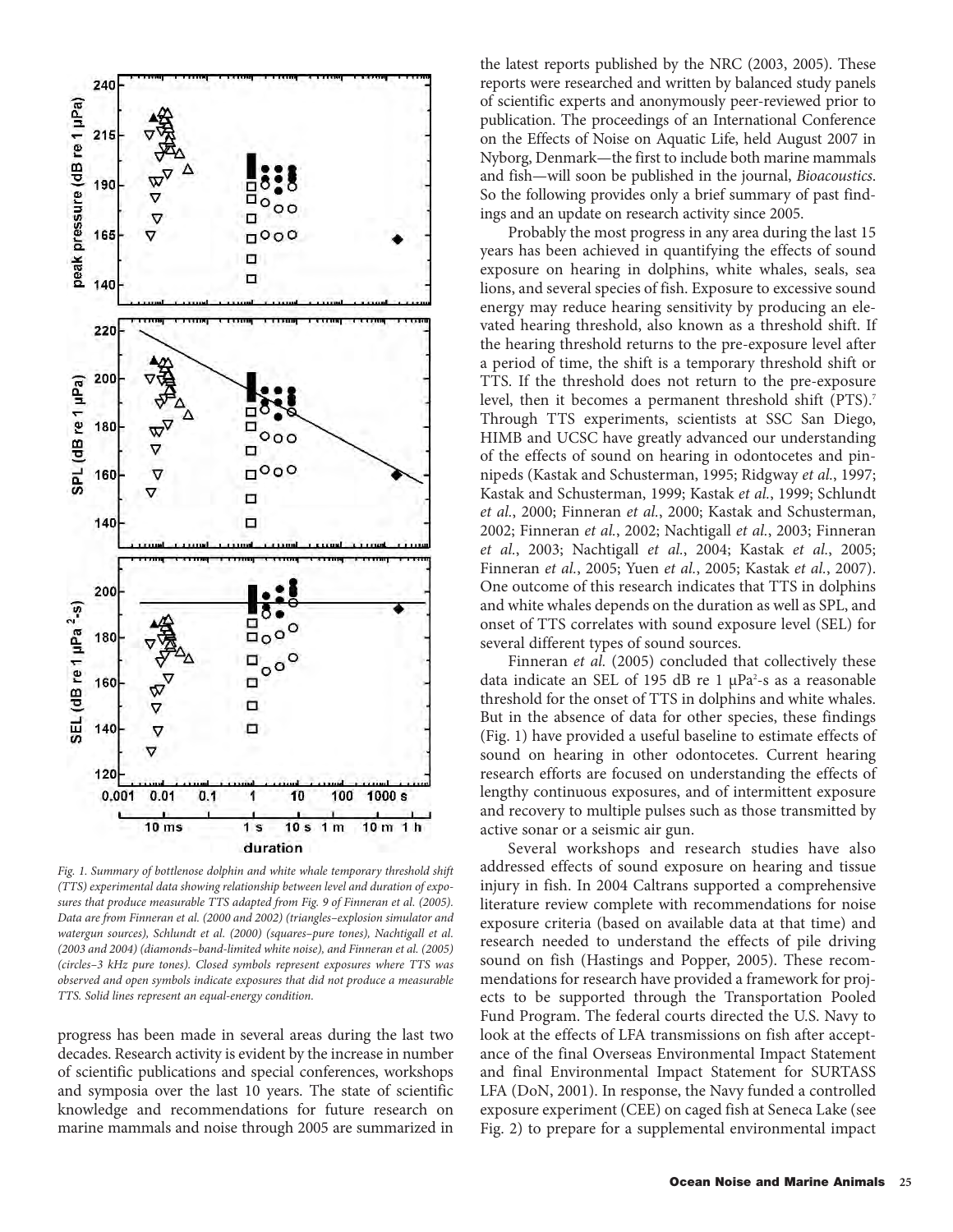statement. Results recently published by Popper *et al.* (2007) indicate that freshwater rainbow trout did not have any auditory or non-auditory tissue damage even though they experienced a significant amount of TTS after continuous exposures to LFA transmissions for 216 seconds. Additional data on other species are still being analyzed. The Chief of Naval Operations Environmental Readiness Division (CNO N45) sponsored a Workshop on Mid-Frequency Sonar and Marine Fishes in April 2007 to reach consensus among the scientific community and other stakeholders on research recommendations to address this issue (Read *et al.*, 2007). Presently a CEE with mid-frequency sonar, similar to that conducted for SURTASS LFA, is in progress at Seneca Lake.

Fish have suffered hearing loss and damage to auditory sensory cells when exposed to seismic air gun emissions. Previous studies indicated that lengthy exposure to low frequency continuous tones (Hastings *et al.*, 1996) with an SPL of 180 dB re 1 µPa or multiple emissions from a seismic air gun at close range (McCauley *et al.*, 2003) could destroy sensory hair cells in the inner ears of fish. But in a recent study by Popper *et al.* (2005), fish that received a cumulative sound exposure similar to that reported in the McCauley *et al.* (2003) study when exposed to multiple emissions from a small air gun array in a river delta, experienced only TTS that recovered within 18-24 hours without hair cell damage. Understanding the differences among results of these studies is a topic of current research.

Studying the behavior of marine animals in the wild is very difficult, but much progress has been achieved in understanding both natural behaviors and the effects of sound on shortterm behaviors of many marine animals. Because of potential effects on commercial fisheries, the behavior of fish in response to exposure to seismic air gun emissions has been studied for many years primarily via visual observation or underwater video (Falk and Lawrence, 1973; Pearson *et al.*, 1987 and 1992; Løkkeborg and Soldal, 1993; Wardle *et al.*, 2001, Thomsen 2002; Gausland, 2003; Hassel *et al.*, 2004). Although catch rates are reported to decrease after air gun shooting and some fish have shown aversive reactions to the sound, overall the data are not easily extrapolated to other field operations. Research in this area as well as in behavioral responses of fish to other types of underwater sound is ongoing.

Richardson *et al.* (1995) provide the most comprehensive summary of short-term behavioral responses to sound by marine mammals for a number of different offshore industrial activities. Changes in behavior attributed to underwater sound vary with age, sex, activity engaged in at the time of exposure (e.g., resting, foraging, socializing), perceived motion of the sound, and the nature of the sound source. Two CEE studies with SURTASS LFA signals indicated temporary alterations in behavior of marine mammals. Migrating gray whales avoided a stationary underwater sound projector playing back SURTASS LFA sonar signals when the source was located in their migratory path off the California coast (Tyack and Clark, 1998; NRC, 2003). But the whales seemed to ignore the sound source when it was located seaward of their migratory path, even when received levels were higher, indicating that the location of the sound source, not just its level, was critical to their behavioral



*Fig. 2. Rainbow trout in test tank being removed from Seneca Lake after exposure to the U.S. Navy's Surveillance Towed Array Sensor System, Low Frequency Active (SURTASS LFA) transmissions. Photo from Popper et al. (2007).*

response. In the second study, Miller *et al.* (2000) found that some, but not all, humpback whales exposed to SURTASS LFA signals made louder and longer songs during exposure. But the song duration and loudness returned to normal levels immediately afterwards. The long term significance of these changes in behavior is unknown.

In the mid-1990's advances in satellite tag technology enabled several large scale natural behavioral studies of marine mammals (Mate *et al.*, 1998 and 1999; Lagerquist *et al.,* 2000). Satellite-monitored tags transmit a radio signal that allows tracking day-to-day movements of animals that migrate over tens of thousands of miles in the ocean each year. The tags are safely implanted in the skin-blubber layer of marine mammals (Fig. 3), and similar externally mounted tags have been used on turtles, fish, and even seabirds. This information has established previously unknown migratory corridors, feeding grounds, and movement patterns of several populations of whales. Perhaps the most ambitious and successful project is Tagging of Pacific Predators (TOPP), which began in 2000 and is part of the Census of Marine Life (www.coml.org), a 10-year worldwide effort to assess diversity and abundance of life in the oceans. TOPP is managed by a team of scientists from Stanford University's Hopkins Marine Lab, NOAA Southwest Fisheries Science Center, and UCSC (see www.topp.org for more information). The use of these tags has dramatically improved understanding of the range and habitat use of large whales, sharks, tuna, turtles, and many other marine species. These data are critical for planning and mitigating potential adverse impacts of soundproducing activities in the ocean.

During the last decade many passive acoustic monitoring (PAM) tools have been developed that are useful for large scale natural behavioral studies. These include low cost, hand-deployable listening arrays and 'leave-behind' retrievable devices that are now widely used by scientists to assess the underwater acoustic environment and study animal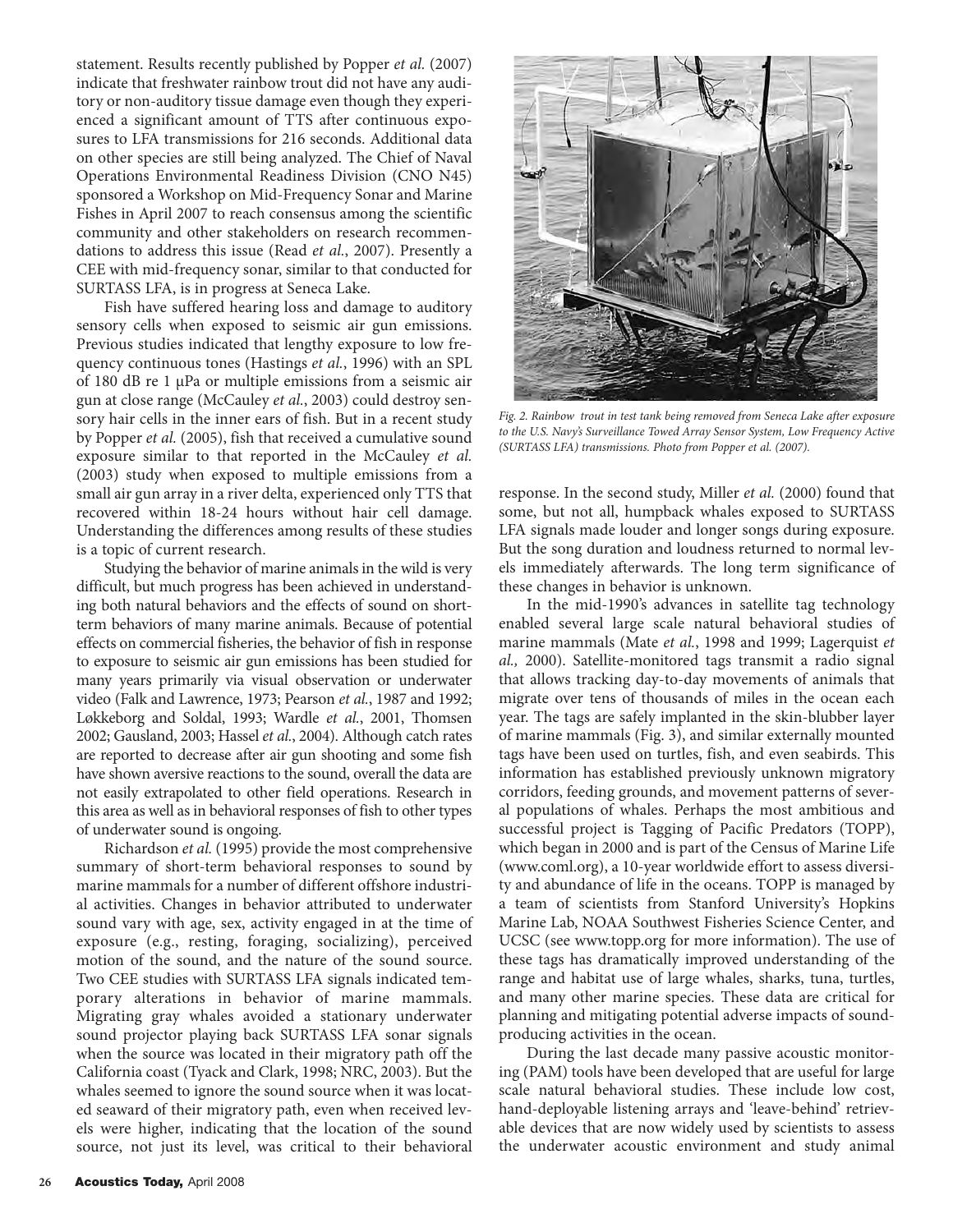

*Fig. 3. Satellite tag on a sperm whale.*

movement and behavior. An example of the latter is the Autonomous Acoustic Recording Packages (ARPs) developed at the Scripps Institution of Oceanography (Wiggins, 2003). These packages are mounted on the sea floor and provide continuous monitoring of whale migrations and regional populations for a year or more. ARPs have been deployed to record baleen whale sounds in the Bering Sea, Beaufort Sea, Gulf of Alaska, off the coast of southern California, near the West Antarctic Peninsula, and near Hawaii. NOAA Fisheries uses these types of passive acoustic recording instruments in their marine mammal censuses.

Since 2003, three biennial International Workshops on the Detection and Classification of Marine Mammals Using Passive Acoustics (Halifax 2003, Monaco 2005, and Boston 2007) have produced three special issues of peer-reviewed scientific journals that represent the state-of-the-art in signal processing for automatic detection, classification and localization of multiple marine species. These signal processing techniques have been

applied to small deployable hydrophone arrays as well as to development of the Marine Mammal Monitoring on Navy Ranges (M3R) program. This program was funded by ONR to develop data acquisition and signal processing systems to detect, classify and localize different groups of whales on a range in real time by recording sounds through the range's existing array of bottom-mounted hydrophones. Classification is limited to families of whales (e.g., beaked whales, sperm whales, pilot whales, etc.) that echolocate while foraging. With support of CNO N45, this system is now being ported to multiple ranges to be used for monitoring marine mammal activity; however, these systems can also be used to study the natural behavior of animals and their responses to sound exposure.

Perhaps the two most important recent technological developments for studying the effects of sound on marine animals in the wild are acoustic data logger tags that can be used to examine their behavior in response to received sound (Burgess *et al.*, 1998; Johnson and Tyack, 2003), and field portable instrumentation

to assess hearing sensitivity of untrained non-captive animals by measuring auditory evoked potentials (Casper *et al.*, 2003; Nachtigall *et al.*, 2005; Finneran and Houser, 2006; Houser *et al.*, 2007).

Acoustic data logger tags are relatively inexpensive, easily programmed, miniature sensor packages that are attached by suction cups to the body surface and can be carried by even small marine mammals and sea turtles. The tags record sounds as received by the animal simultaneously with records of swimming and diving movements as well as social sounds or sonar use by the animals themselves. They can even be configured to record heart rate and respiration if needed. These tags have been used to study the underwater behavior and calls of blue whales off the California coast and beaked whales in the Bahamas, Canary Islands, and Mediterranean Sea (Johnson *et al*., 2004; Madsen *et al.*, 2005). Madsen *et al.* (2006) used acoustic data logger tags to quantify the sound received by foraging sperm whales from seismic air gun emissions in a CEE in the Gulf of Mexico. They found that simple spherical spreading models could not be used to predict sound levels received by the animals, and that the received sound contained significant energy all the way up to 3 kHz when whales were near the surface.

Less than 10 years ago, knowledge of hearing in fish and marine mammals was generated through behavioral studies using captive animals trained to participate in hearing test procedures. This behavioral approach was expensive, timeconsuming, and limited to only a very small number of captive individuals and species. An alternative to obtaining behavioral measures of hearing sensitivity is an electrophysiological technique based on the measurement of small voltages produced by the brain in response to sound. These volt-



*Fig. 4. Clockwise from top left: Auditory evoked potential (AEP) measurements using surface electrodes on a stranded rough toothed dolphin (Cook, Manire and Mann, U. South Florida); needle electrodes and headphones for sound stimulus on elephant seal pup in air (Houser and Reichmuth, UCSC); needle electrodes on reef fish (Hastings, ARL Penn State); and surface electrodes on white whale in air with sound stimulus presented with jaw phone (Finneran and Houser, SSC San Diego).*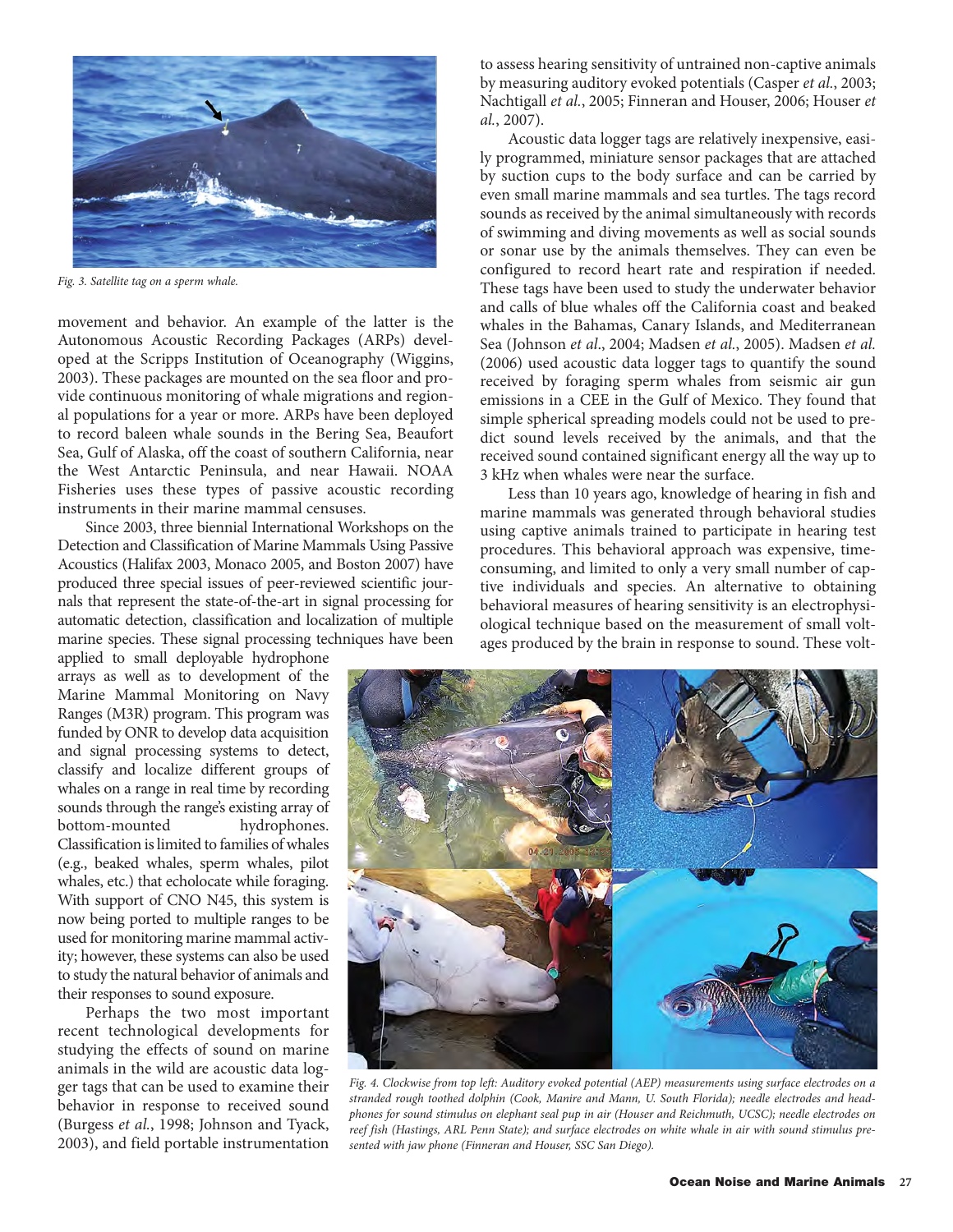ages are called auditory evoked potentials (AEPs). They are measured via electrodes on the surface of the animal's head or small needle electrodes inserted just beneath the skin (Fig. 4). This method has been applied to study hearing of human infants and land animals. Adaptation of this methodology to fish and marine mammals occurred almost simultaneously. But marine mammal scientists quickly developed field portable systems (Fig. 5) because of the need to obtain data on multiple species of non-captive animals. New hearing data for a number of species is now being collected. The state-ofthe-art for AEP measurements in marine mammals is summarized in a special issue of *Aquatic Animals* published in 2007 (Vol. 33, No. 1).

#### **Beaked whales and sonar**

Understanding why beaked whales are unusually sensitive to mid-frequency sonar is necessary to manage and mitigate its potentially adverse effects (Cox *et al.*, 2006). The collective knowledge about beaked whales presented and discussed at the Marine Mammal Commission's April 2004 Beaked Whale Technical Workshop, was published in a special issue of the *Journal of Cetacean Research and Management* in 2006 (Vol. 7, No. 3). After the workshop, much more became known about the deep diving foraging behavior of these animals because of successful field studies using acoustic data logger tags (Johnson *et al.*, 2004, Madsen *et al.*, 2005). In addition AEP measurements have been made on one stranded juvenile beaked whale (Cook *et al.*, 2006) a very small amount of data, but better than nothing at all.

At the 2004 Workshop, participants discussed several potential mechanisms for the stranding behavior and subsequent deaths of beaked whales. The consensus was that the most plausible mechanism was an acoustically induced change in their normal deep diving foraging behavior, which caused them to surface too quickly and develop significant gas bubbles that damaged multiple organs or interfered with normal physiological function, similar to a human diver getting the "bends" or decompression sickness (Jepson *et al.*, 2003). Thus workshop participants recommended that CEE's to determine beaked whale behavioral responses to mid-frequency sounds should be a top research priority (Cox *et al.*, 2006).

Subsequently an international research team was formed and plans were made for a multi-year Behavioral Response Study (BRS) of beaked and pilot whales (pilot whales were involved in the 2005 North Carolina mass stranding). Last year marked the first field season of the BRS, which took place in the Bahamas' Tongue of the Ocean and utilized the M3R passive acoustic monitoring system in place at the Navy's Atlantic Undersea Test and Evaluation Center (AUTEC) on Andros Island. During this landmark study acoustic data logger tags will be attached to whales to record their sound exposure and track their response to mid-frequency active sonar and other playback sounds. It is a huge undertaking with funding provided by CNO N45, CNO Submarine Warfare Division, ONR, the oil and gas E&P Sound and Marine Life JIP, the DoD/DOE Strategic Environmental Research and Development Program (SERDP), and NOAA Fisheries Office of Science and



*Fig. 5. Field portable system developed at Space and Naval Warfare Systems Center (SSC) San Diego consisting of bioamp (in Pelican case, bottom photo, shown with system running onboard a ship), ruggedized computer with data acquisition hardware, and Evoked Response Study Tool (EVREST) software developed by J. J. Finneran for generating sound stimulus signal, recording and storing auditory evoked potentials (AEPs), and analyzing data.*

Technology. The results of this study will be forthcoming over the next few years and hopefully will help solve the mystery of how these animals react to mid-frequency sonar.

The second research priority recommended by the 2004 Workshop participants was for studies of the anatomy, physiology and pathology of beaked whales. Another fundamental aspect of the interaction of beaked whales with mid-frequency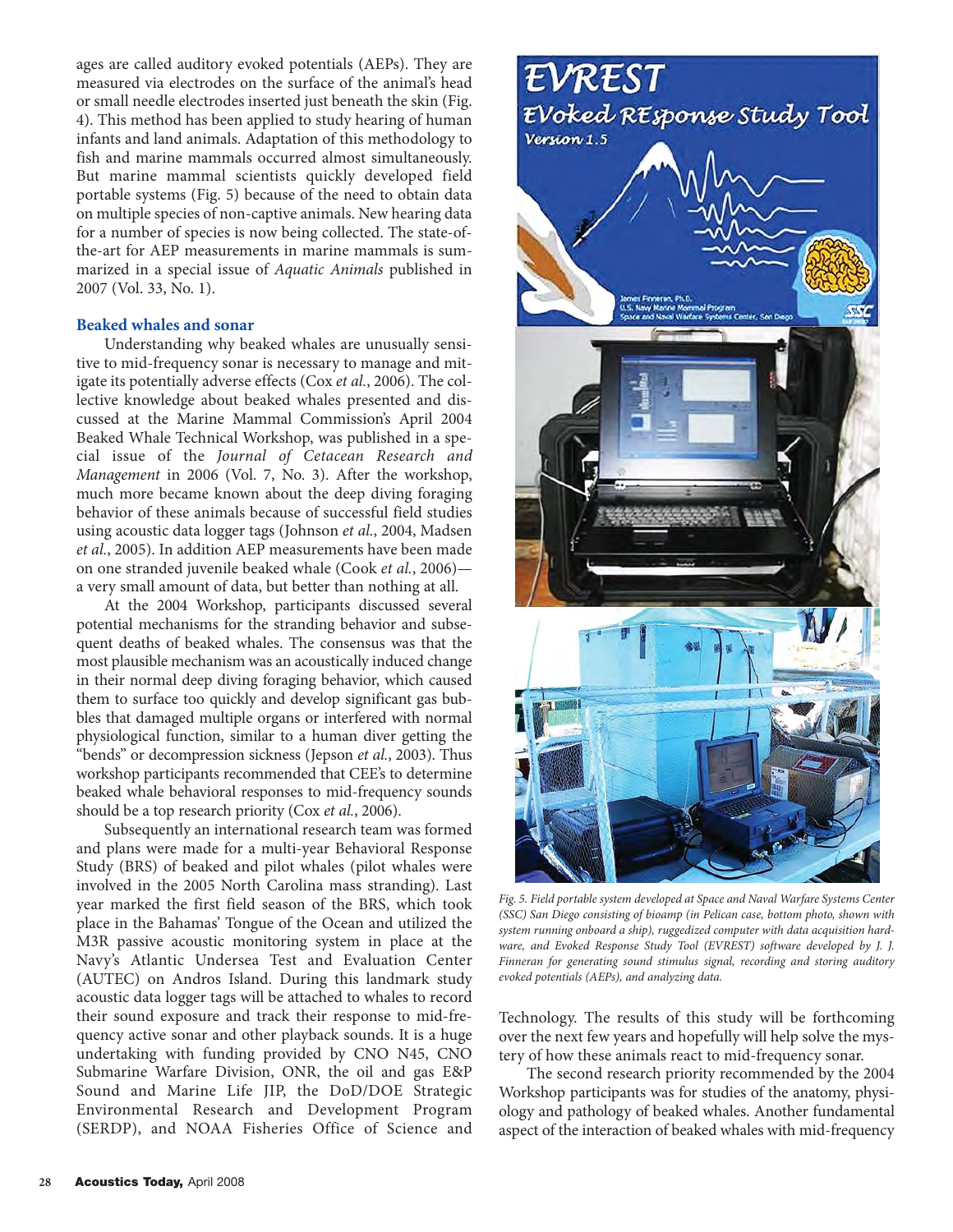sound is the potential consequences of the size of their body and anatomical features with respect to the wavelength of midfrequency sonar transmissions. MacLeod and D'Amico (2006) compared body lengths of Cuvier's beaked whales from the mass strandings in Greece 1996 and Canaries 2002 with those of all types of Cuvier's beaked whale strandings from around the world, and found that the beaked whales which stranded coincident with sonar transmissions had body lengths less than 5.5 meters. Underwater the wavelength of sound at 3 kHz, the dominant frequency of tactical sonar transmissions, is approximately 0.5 m. Thus the characteristic dimensions of their overall size and prominent anatomical features are between about 0.1 and 10 times the wavelength of incident sound (0.05 – 5 meters). In this regime sound is partially reflected, scattered, and diffracted and these secondary waves constructively and destructively interfere with the incident sound and each other to produce regions of high and low sound intensity levels throughout the whale's body. Therefore because of their anatomy, a simple model will not accurately predict the interaction between mid-frequency sonar and Cuvier's beaked whale. To address this issue, the National Oceanographic Partnership Program funded a 3-year project last year to develop a sophisticated computational model of a "virtual beaked whale" that will accurately model this complex acoustic interaction. Results of this effort will also be forthcoming within the next 2-3 years.

#### **Progress on recommendations for noise exposure criteria**

In the absence of data, scientists and government regulators have always been precautionary in recommending noise exposure criteria for marine animals. The observations of bowhead and gray whales exposed to drilling and dredging sounds in the early 1980's indicated that a received broadband SPL of 120 dB re 1  $\mu$ Pa was the threshold for behavioral disturbance of baleen whales; however, strict worldwide adherence to this criterion would have effectively shut down all scientific research in the ocean—even the research needed to learn more about the effects of sound on other marine species.

In 1995, based on observations of whales exposed to seismic air gun pulses and ATOC signals, NOAA Fisheries set a sound pressure limit of 180 dB re 1 µPa that could not be exceeded for mysticetes and sperm whales, and 190 dB re 1 µPa for most odontocetes and pinnipeds. However in the late 1990's, the 180 dB limit began to be applied to all species and all sounds (including SURTASS LFA) after an expert panel convened by the High Energy Seismic Survey (HESS) team decided that the best available data in 1997 indicated that received sound pressure levels exceeding 180 ±10 dB, averaged over the pulse duration, could potentially have adverse effects with the  $\pm 10$  dB variability depending on species (HESS 1999). Given the new hearing data for dolphins and white whales since that time, the 195 dB re 1  $\mu$ Pa<sup>2</sup>-s SEL level for onset of TTS has recently been applied to many odontocete species.

A panel of scientific experts that was originally convened and supported by NOAA Fisheries, has met for several years and just recently completed the most comprehensive set of recommendations for marine mammal noise exposure criteria. The results of their efforts were published in a special issue of the journal, *Aquatic Mammals* (Southall *et al.*, 2007). These recommendations, which account for different types of sounds and different effects for multiple species, are yet to be vetted in the scientific and environmental communities.

Recommendations for noise exposure criteria for fish have followed a similar path, but with more emphasis on hearing and direct injury instead of behavior. Because of the relatively small size of most fish with respect to underwater acoustic wavelengths, their whole body will oscillate back and forth when exposed to most anthropogenic sound sources, making non-auditory tissue damage more likely than in marine mammals. Because smaller fish have less inertial resistance to motion, they are more at risk. The first recommendation for a noise exposure limit for fish was made in 1990 for a U.S. Navy intermediate scale submarine test facility being built on Lake Pend Oreille in Bayview, Idaho (Hastings, 1990). Very little data were available at that time so the recommendation for "no harm" was 150 dB re 1  $\mu$ Pa based on earlier data showing that goldfish had TTS after being exposed to pure tones near this level for 4 hours (Popper and Clarke, 1976). After the PIDP in 2000, Caltrans actively supported an assessment of all available data to establish recommendations for noise exposure criteria applicable to pulsed sound from impact pile driving. The latest recommendations (Carlson *et al*., 2007) for direct injury exposure criteria are an SEL ranging from 183 to 213 dB re 1  $\mu$ Pa<sup>2</sup>-s, depending on mass of the fish. These end points are based on data from a blast experimental study on juvenile fish (Govoni *et al.,* 2003) and the SURTASS LFA CEE on larger fish (Popper *et al.*, 2007), respectively. In addition dual criteria consisting of a peak SPL and cumulative SEL were recommended for TTS based on the results of the riverine air gun study by Popper *et al.* (2005). These data indicate that salmonids will experience a TTS of 20-25 dB after a cumulative SEL of only 185 dB re 1  $\mu$ Pa<sup>2</sup>-s.

As reported in the January issue of *Acoustics Today*, in October 2007 the Accredited Standards Committee S3, Bioacoustics, approved the formation of a new subcommittee, S3/SC 1 Animal Bioacoustics (Delaney and Blaeser, 2008). Three previously existing working groups (WG) were moved into this Subcommittee, including S3/SC 1/WG 2 Effects of Sound on Fish and Turtles. This WG has been meeting since September 2004 to formulate standards for noise exposure criteria for fish and turtles. A similar working group for marine mammals would greatly facilitate establishment of standards for noise exposure criteria for these animals.

#### **Where do we go from here?**

Because beaked whales are the only group of marine mammals known to have died from exposure to anthropogenic sound, determining the causal mechanisms of those stranding events remains a top research priority in the near future. But another very critical issue is the lack of hearing data for mysticetes. There are no behavioral or electrophysiological hearing data for any species of these large baleen whales. Effects of sound on their hearing and subsequent behavior are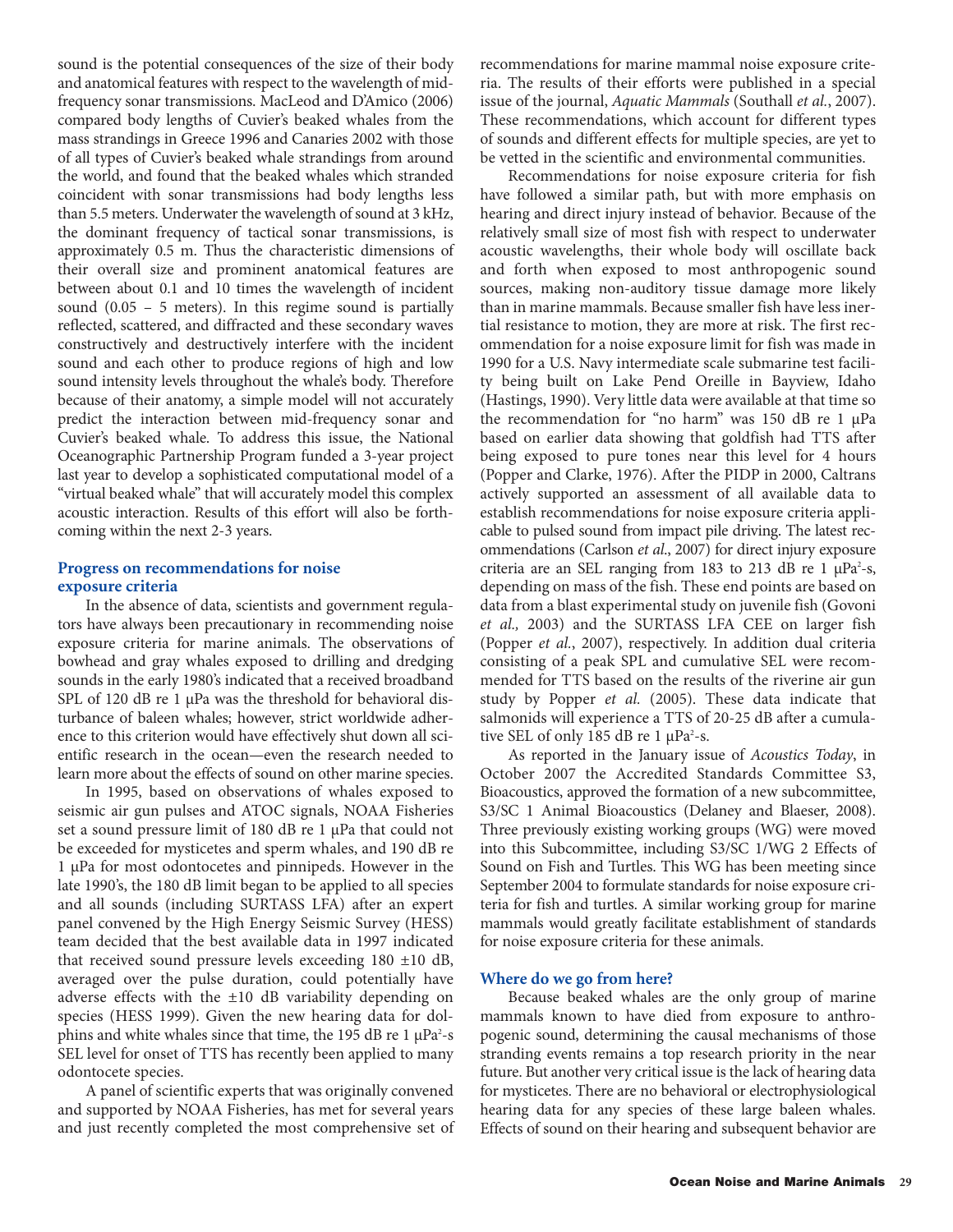estimated from numerical models of their middle and inner ears (Ketten, 1997 and 2000). There are no captive mysticetes, but at least one attempt has been made to measure AEP signals in the wild on a minke whale, the smallest species of this group. Other mysticete species may be too large to obtain a reliable AEP signal with commercially available electrodes. Efforts in this area need the same level of attention and planning as the BRS on beaked and pilot whales.

Finally, in order to begin to understand "biologically significant" effects on behavior as defined within the framework outlined in the latest NRC report (NRC, 2005), multi-disciplinary basic research is needed to understand the primary and synergistic effects of sound on marine ecosystems, including crustaceans, corals, sponges, sea grasses, and all other living things in the sea. Designing experiments to learn about potential changes in the marine ecosystem, including animal habitats, over long periods of time is a very difficult task. But changes in the behavior and habitats of marine animals over the long term could significantly affect their populations as well as the overall health and stability of the marine environment.**AT**

#### **Looking towards the future**

Many scientists and others concerned about global warming were deeply troubled when the HITF and ATOC projects came under such heavy fire by a number of environmental groups in the early 1990's. Here was a solution for one environmental problem—long term monitoring of global climate change—that created another very polarized environmental concern because there were little data available to address it. This dilemma is surfacing again with the development of offshore wind farms in many parts of the world in efforts to meet requirements of the Kyoto agreement to significantly reduce  $CO<sub>2</sub>$  emissions by 2030. Wind farms really do produce an underwater hum, albeit at a much lower level than the ATOC source, but it can be detected by many fish and marine mammals and potentially mask interspecies communications necessary for reproduction as well as other sounds important to their well being (Wahlberg and Westerberg, 2005, Henriksen *et al.*, 2007). This time though the world is very much aware of the potentially harmful effects of anthropogenic noise in the ocean and many marine scientists are already on top of the problem.

#### **Endnotes**

- 1 The primary environmental laws are the Marine Mammal Protection Act (MMPA) and Endangered Species Act (ESA). In addition the National Environmental Policy Act (NEPA) requires that federal actions affecting the environment be assessed to inform regulators and other decision-makers about potential consequences and alternatives to minimize impacts. 2 Most military sonar use is passive as vessels prefer to remain
- silent and undetected. When sonar is active, it transmits a sound pulse or "ping" that travels through the water and reflects off objects in its path. The reflected sounds, or echoes, return to a passive receiver and are electronically transformed into images on a display screen, very similar to use of medical ultrasound to form images of internal organs and monitor fetal development. Passive sonar uses only the receivers to "listen" to sounds emit-

ted by vessels or other objects and marine mammals.

- 3 'Ceteceans' include whales, dolphins and porpoises, while 'pinnipeds' include seals, sea lions, and walrus. Under the Order Cetecea, there are two suborders: (1) odontocetes or toothed whales that include dolphins, porpoises, white whales, killer whales, pilot whales, beaked whales, bottlenose whales, melonheaded whales and sperm whales; and (2) mysticetes or baleen whales that include bowhead whales, right whales, gray whales, minke whales, sei whales, Bryde's whale, blue whales, fin whales and humpbacks.
- 4 NOAA National Marine Fisheries Service (NOAA Fisheries) is the responsible regulatory agency for issues concerning marine animals. If justified and properly documented, NOAA Fisheries Office of Protected Resources issues permits authorizing incidental takes of marine mammals for sound-producing activities in the ocean.
- 5 Strandings of marine mammals are normal events that occur all the time around the world. Mass strandings involve more than two animals stranding in the same place and time.
- At this time the UK and Norway were preparing to deploy low frequency active sonar, but with a frequency bandwidth that extended into the low kHz range.
- 7 Many people have experienced TTS after attending a loud music concert. Currently TTS/PTS is a major concern for soldiers and marines firing high-power weapons in Iraq and Afghanistan as well as for children and teen-agers at home using ear buds to listen to music on personal music players and movies on DVD players.

#### **References**

- Anderson, I. (**1991**). "Global hum threatens to 'deafen' whales," New Scientist, 19 January 1991.
- Au, W. W. L., Nachtigall, P. E., and Pawloski, J. L. (**1997**). "Acoustic effects of the ATOC signal (75 Hz, 195 dB) on dolphins and whales," J. Acoust. Soc. Am. **101**, 2973–2977.
- Baggeroer, A., and Munk, W. (**1992**). "The Heard Island feasibility test, Physics Today **45**, 22–30.
- Bowles, A. E., Smultea, M., Würsig, B., DeMaster, D. P., and Palka, D. (**1994**). "Relative abundance and behavior of marine mammals exposed to transmissions from the Heard Island feasibility test," J. Acoust. Soc. Am. **96**, 2469–2484.
- Burgess, W. C., Tyack, P. L., Le Boeuf, B. J. and Costa, D. P., (**1998**). "A programmable acoustic recording tag and first results from free-ranging northern elephant seals," Deep-Sea Research Part II **45**, 1327–1351.
- Caltrans (**2001**). "Pile installation demonstration project, fisheries impact assessment," PIDP EA 012081, Caltrans Contract 04A0148, San Francisco-Oakland Bay Bridge East Span Seismic Safety Project, 59 pp.
- Carlson, T., Hastings, M., and Popper, A. (**2007**). "Update on recommendations for revised interim sound exposure criteria for fish during pile driving activities," Memo to Suzanne Theiss, California Department of Transportation and Paul Wagner, Washington Department of Transportation Caltrans, dated December 21, 2007.
- Casper, B. M., Lobel, P. S., and Yan, H. Y. (**2003**). "The hearing sensitivity of the little skate, *Raja erinacea*: A comparison of two methods," Environ. Biol. Fishes **68**, 371–379.
- Cohen, J. (**1991**). "Was underwater 'shot' harmful to the whales?" Science **252**, 912–914.
- Cook, M. L. H., Varela, R. A., Goldstein, J. D., McCulloch, S. D., Bossart, G. D., Finneran, J. J., Houser, D., and Mann, D. A. (**2006**). "Beaked whale auditory evoked potential hearing meas-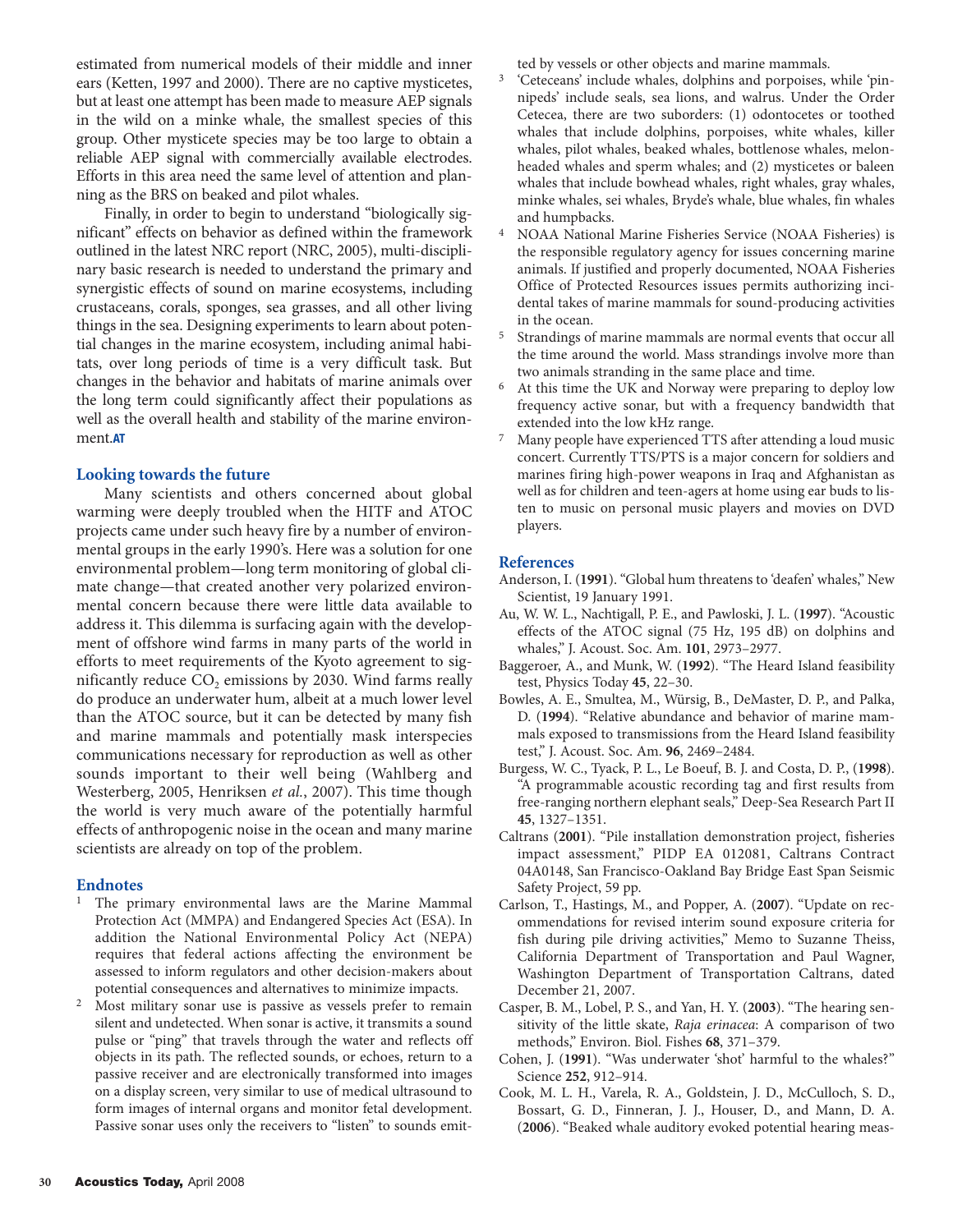urements," J. Comp. Physiol. A **192**, 489–495.

- Cox, T. M., Ragen, T. J., Read, A. J., Vos, E., Baird, R. W., Balcomb, K., Barlow, J., Caldwell, J., Cranford, T., Crum, L., D'Amico, A., D'Spain, G., Fernández, A., Finneran, J. Gentry, MacLeod, C. D., Miller, P., Moore, S., Mountain, D. C., Palka, D., Ponganis, P., Rommel, S., Rowles, T., Taylor, B., Tyack, P., Wartzok, D., Gisiner, R., Mead, J., and Benner, L. (**2006**). "Understanding the impacts of anthropogenic sound on beaked whales," J. Cet. Res. Mgmt. **7**(3), 177–187.
- Croll, D. A., Clark, C. W., Calambokidis, J., Ellison, W. T., and Tershy, R. R. (**2001**). "Effects of anthropogenic low-frequency noise on the foraging ecology of Balaenoptera whales," Animal Conservation **4**, 13–27.
- Delaney, D. K., and Blaeser, S. B. (**2008**). "Animal bioacoustics subcommittee debuts," Acoustics Today **4**(1), 31–33.
- Department of the Navy (DoN) (**2001**). "Final overseas environmental impact statement and environmental impact statement for Surveillance Towed Array Sensor System Low Frequency Active (SURTASS LFA) Sonar," (Vol. 1), Chief of Naval Operations, Arlington, VA.
- European Parliament (**2004**). "European Parliament resolution on the environmental effects of high-intensity active naval sonars," 21 October 2004.
- Evans, D. I., and England, G. R. (**2001**). "Joint interim report/Bahamas marine mammal stranding event of 15-16 March 2000," National Oceanic and Atmospheric Administration, U.S. Dept. of Commerce and U.S. Navy, Washington, DC, 61 pp.
- Evans, P. G. H., and Miller, L. A., Eds. (**2004**). *Proceedings of the Workshop on Active Sonar and Cetaceans*, European Cetacean Society's 17th Annual Conference, Canary Islands, 8 March 2003.
- Falk, M. R., and Lawrence, M. J. (**1973**). "Seismic exploration: its nature and effect on fish," Tech. Rep. Series No. CEN T-73-9, Resource Management Branch, Central Region, Dept. of the Environment, Fisheries and Marine Service, Fisheries Operations Directorate, Winnipeg, Canada, 51 pp.
- Fernández, A., Edwards, J. F., Rodriguez, F., Espinosa de los Monteros, A., Herraez, P., Castro, P., Jaber, J. R., Martin, V., and Arbelo, M. (**2005**). "'Gas and fat embolic syndrome' involving a mass stranding of beaked whales (family Ziphiidae) exposed to anthropogenic sonar signals," Vet. Pathology **42**, 446–457.
- Finneran, J. J., Schlundt, C. E., Carder, D. A., Clark, J. A., Young, J. A., Gaspin, J. B., and Ridgway, S. H. (**2000**). "Auditory and behavioral responses of bottlenose dolphins (*Tursiops truncatus*) and a beluga whale (*Delphinapterus leucas*) to impulsive sounds resembling distant signatures of underwater explosions," J. Acoust. Soc. Am. **108**, 417–431.
- Finneran, J. J., Schlundt, C. E., Dear, R., Carder, D. A., and Ridgway, S. H. (**2002**). "Temporary shift in masked hearing thresholds (MTTS) in odontocetes after exposure to single underwater impulses from a seismic watergun," J. Acoust. Soc. Am. **111**, 2929–2940.
- Finneran, J. J., Dear, R., Carder, D. A., and Ridgway, S. H. (**2003**). "Auditory and behavioral responses of California sea lions (*Zalophus californianus*) to single underwater impulses from an arc-gap transducer," J. Acoust. Soc. Am. **114**, 1667–1677.
- Finneran, J. J., Carder, D. A., Schlundt, C. E., and Ridgway, S. H. (**2005**). "Temporary threshold shift (TTS) in bottlenose dolphins (*Tursiops truncatus*) exposed to mid-frequency tones," J. Acoust. Soc. Am. **118**, 2696–2705.
- Finneran, J. J., and Houser, D. S. (**2006**). "Comparison of in-air evoked potential and underwater behavioral hearing thresholds in four bottlenose dolphins (*Tursiops truncatus*)," J. Acoust. Soc.

# **HIGH-PERFORMANCE ABSORPTIVE NOISE BARRIERS**

BY SOUND FIGHTER SYSTEMS



### **FEATURE APPLICATION: OIL & GAS**

- Eliminates need for full enclosures
- No heat buildup or explosion risk
- $\rightarrow$  Average 20+ dBA reduction
- $\rightarrow$  100% Sound Absorptive (NRC 1.05)
- $\rightarrow$  Custom Color-Match
- Maintenance-Free
- $\rightarrow$  Fast Turnaround

Sound Fighter Systems designs, engineers and fabricates the LSE Noise Barrier System in-house for every project. We have unmatched flexibility in designing a barrier best suited for the task at hand. We can design barriers up to 50 feet and wind loads to 200 miles per hour.



Sound Fighter Systems, L.L.C. P.O. Box 7216 Shreveport, LA 71137

866.348.0833 // T

WWW.SOUNDFIGHTER.COM

318.865.7373 // F

info@soundfighter.com // E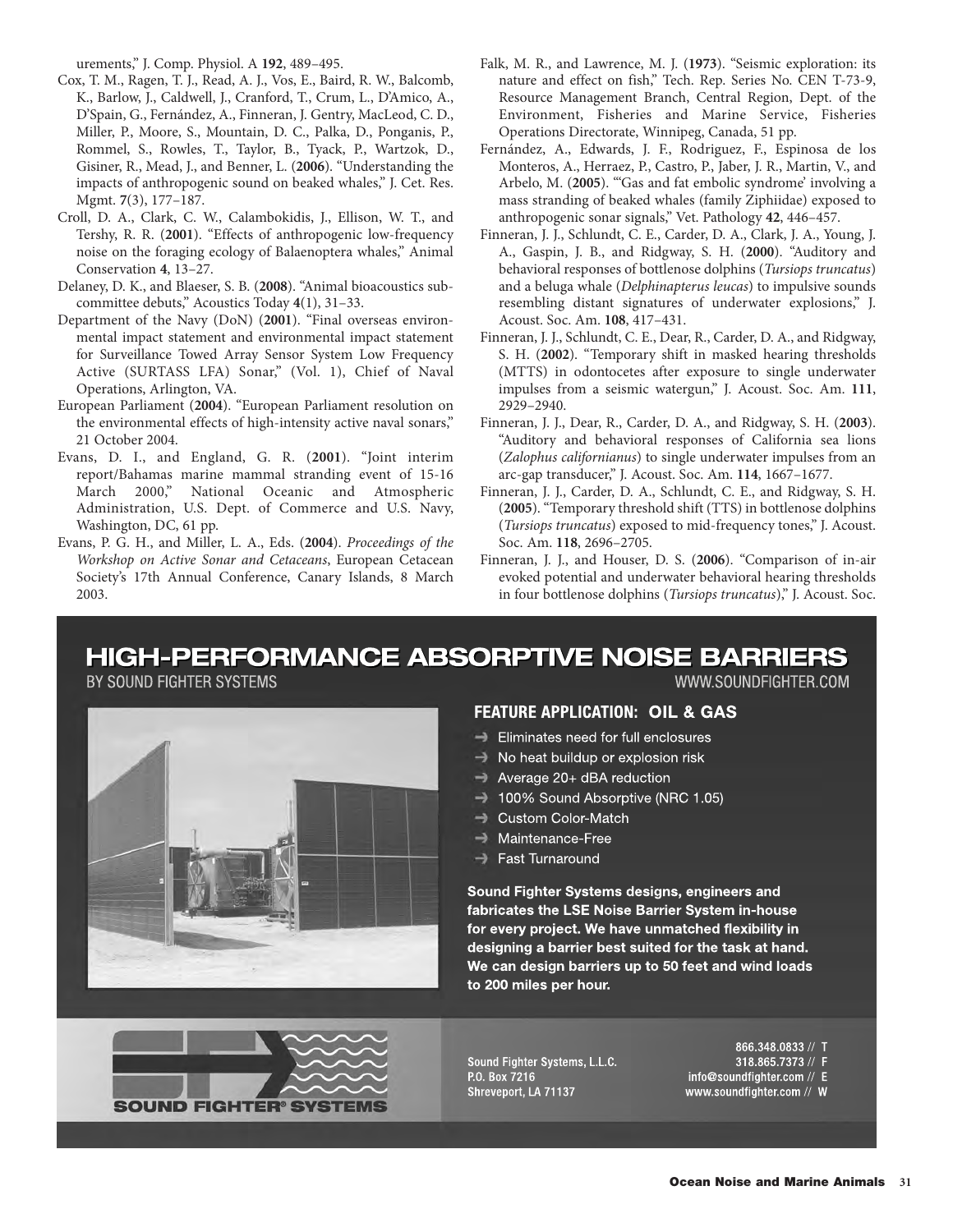Am. **119**, 3181–3192.

- Frankel, A. S., and Clark, C. W. (**2000**). "Behavioral responses of humpback whales (*Megaptera novaeangliae*) to full-scale ATOC signals," J. Acoust. Soc. Am. **108**, 1930–1937.
- Frankel, A. S., and Clark, C. W. (**2002**). "ATOC and other factors affecting the distribution and abundance of humpback whales (*Megaptera novaeangliae*) off the north shore of Kauai," Mar. Mam. Sci. **18**, 644–662.
- Frantzis, A. (**1998**). "Does acoustic testing strand whales?," Nature **392**, p. 29.
- Freitas, L. (**2004**). "The stranding of three Cuvier's beaked whales *Ziphius caviostris* in Madeira archipelago–May 2000," ECS Newsletter **42** (Special Issue), 28–32.
- Gausland, I. (**2003**). "Seismic surveys impact on fish and fisheries," Report for Norwegian Oil Industry Association (OLF), dated March 31, 2003.
- Govoni, J. J., Settle, L. R., and West, M. A. (**2003**). "Trauma to juvenile pinfish and spot inflicted by submarine detonations," J. Aquatic Anim. Health. **15**, 111–119.
- Hassel, A., Knutsen, T., Dalen, J., Skaar, K., Løkkeborg, S., Misund, O. A., Østensen, Ø., Fonn, M., and Haugland, E. K. (**2004**). "Influence of seismic shooting on the lesser sandeel (*Ammodytes marinus*)," ICES J. Mar. Sci **61**, 1165–1173.
- Hastings, M. C. (**1990**). "Effects of underwater sound on fish," Document No. 46254-900206-01M, Project No. 401775-1600, AT&T Bell Laboratories.
- Hastings, M. C., Popper, A. N., Finneran, J. J., and Lanford, P. J. (**1996**). "Effect of low frequency underwater sound on hair cells of the inner ear and lateral line of the teleost fish *Astronotus ocellatus*," J. Acoust. Soc. Am. **99**, 1759–1766.
- Hastings, M. C., and Popper, A. N. (**2005**). "Effects of sound on fish," Report to California Department of Transportation Contract No. 43A0139, Task order 1, available at http://www.dot.ca.gov/hq/env/bio/files/Effects\_of\_Sound\_on\_F ish23Aug05.pdf.
- Henriksen, O. D., Teilmann, J., Dietz, R., and Miller, L. A. (**2007**). "Does underwater noise from offshore wind farms potentially affect seals and harbour porpoises?," National Environmental Research Institute, Roskilde, Denmark.
- High Energy Seismic Survey (HESS) (**1999**). "High energy seismic survey review process and interim operational guidelines for marine surveys offshore Southern California," Report from the HESS Team for California State lands Commission and U.S. Minerals Management Service, 39 pp., available at www.mms.gov/omm/pacific/lease/fullhessrept.pdf.
- Hohn, A. A., Rotstein, D. S., Harms, C. A., and Southall, B. L. (**2006**). "Report on marine mammal unusual mortality event UMESE0501Sp: Multispecies mass stranding of pilot whales (*Globicephala macrorhynchus*), minke whale (*Balaenoptera acutorostrata*), and dwarf sperm whales (*Kogia sima*) in North Carolina on 15-16 January 2005," NOAA Technical Memorandum NMFS-SEFSC-537, 222 pp.
- Houser, D. S., Crocker, D. E., Reichmuth, C., Mulsow, J., and Finneran, J. J. (**2007**). "Auditory evoked potentials in northern elephant seals (*Mirounga angustirostris*)," Aquatic Mammals **33**, 110–121.
- ICES (**2005**). Report of the ad-hoc group on impacts of sonar on cetaceans and fish (AGISC), CM 2006/ACE, 25 pp.
- Jasny, M., Reynolds, J., Horowitz, C., and Wetzler, A. (**2005**). "Sounding the Depths II: The rising toll of sonar, shipping and industrial ocean noise on marine life," Natural Resources Defense Council, 76 pp.
- Jepson, P. D., Arbelo, M., Deaville, R., Patterson, I. A. P., Castro, P. Baker, J. R., Degollada, E., Ross, H. M., Herráez, P., Pocknell, A.
- M., Rodríguez, F., Howiell, F. E., Espinosa, A., Reid, R. J., Jaber, J. R., Martin, V., Cunningham, A. A., and Fernández, A. (**2003**). "Gas-bubble lesions in stranded cetaceans," Nature **425**, 575–576.
- JIP (**2007**). Annual report 2006/07, E&P Sound & Marine Life JIP, available at www.soundandmarinelife.org.
- Johnson, M., and Tyack, P. (**2003**). "A digital acoustic recording tag for measuring the response of wild marine mammals to sound," IEEE J. Oceanic Eng. **28**, 3–12.
- Johnson, M., Madsen, P. T., Zimmer, W. M. X., Aguilar de Soto, N., and Tyack, P. L. (**2004**). "Beaked whales echolocate on prey," Proc. Roy. Soc. London, B (Supplement) **271**, S383–S386.
- Kastak, D., and Schusterman, R. J. (**1995**). "Aerial and underwater hearing thresholds for 100 Hz pure tones in two species of pinnipeds," in *Sensory Systems of Aquatic Mammals* edited by R. A. Kastelein, J. A. Thomas and P. E. Nachtigall (De Spil Publishers, Woerden, The Netherlands), pp. 71–79.
- Kastak, D., and Schusterman, R. J. (**1999**). "In-air and underwater hearing sensitivity of a northern elephant seal (*Mirounga angustirostris*)," Can. J. Zool. **77**, 1751–1758.
- Kastak, D., and Schusterman, R. J. (**2002**). "Changes in auditory sensitivity with depth in a free-ranging California sea lion (*Zalophus californianus*)," J. Acoust. Soc. Am. **112**, 329–333.
- Kastak, D., Schusterman, R. J., Southall, B. L., and Reichmuth, C. J. (**1999**). "Underwater temporary threshold shift induced by octave-band noise in three species of pinniped," J. Acoust. Soc. Am. **106**, 1142–1148.
- Kastak, D., Reichmuth, C., Holt, M. M., Mulsow, J., Southall, B. L., and Schusterman, R. J. (**2007**). "Onset, growth, and recovery of in-air temporary threshold shift in a California sea lion (*Zalophus californianus*)," J. Acoust. Soc. Am. **122**, 2916–2924.
- Kastak, D., Southall, B. L., Schusterman, R. J., and Reichmuth Kastak, C. (**2005**). "Underwater temporary threshold shift in pinnipeds: Effects of noise level and duration," J. Acoust. Soc. Am. **118**, 3154–3163.
- Ketten, D. R. (**1997**). "Structure and function in whale ears," Bioacoustics **8** (1&2), 103–106.
- Ketten, D. R. (**2000**). "Cetacean ears," in *Hearing by Whales and Dolphins* edited by W. W. L. Au, R. R. Fay, and A. N. Popper, SHAR Series for Auditory Research (Springer-Verlag, New York), pp. 43–108.
- Ketten, D. R. (**2005**). "Beaked whale necropsy findings for strandings in the Bahamas, Puerto Rico, and Maderia, 1999-2002," Woods Hole Oceanog. Inst. Tech. Rept., WHOI-2005-09.
- Lagerquist, B. A., Stafford, K. M., and Mate, B. R. (**2000**). "Dive characteristics of satellite-monitored blue whales off the central California coast," Mar. Mam. Sci. **16**(2), 375–391.
- Løkkeborg, S., and Soldal, A. V. (**1993**). "The influence of seismic exploration with airguns on cod (*Gadus morhua*) behaviour and catch rates," ICES Mar. Sci. Symp. **196**, 62–67.
- MacLeod, C. D., and D'Amico, A. (**2006**). "A review of beaked whale behaviour and ecology in relation to assessing and mitigating impacts of anthropogenic noise," J. Cet. Res. Mgmt. **7**(3), 211–221.
- Madsen, P. T., Johnson, M., Aguilar de Soto, N., Zimmer, W. M. X., and Tyack, P. (**2005**). "Biosonar performance in foraging beaked whales (*Mesoplodon densirostris*)," J. Exp. Biol. **208**, 181–194.
- Madsen, P. T., Johnson, M., Miller, P. J. O., Aguilar de Soto, N., Lynch, J., and Tyack, P. (**2006**). "Quantitative measures of airgun pulses recorded on sperm whales (*Physeter macrocephalus*) using acoustic tags during controlled exposure experiments," J. Acoust. Soc. Am. **120**, 2366–2379.
- Marine Mammal Commission (MMC) (**2007**). "Marine mammals and noise/a sound approach to research and management," A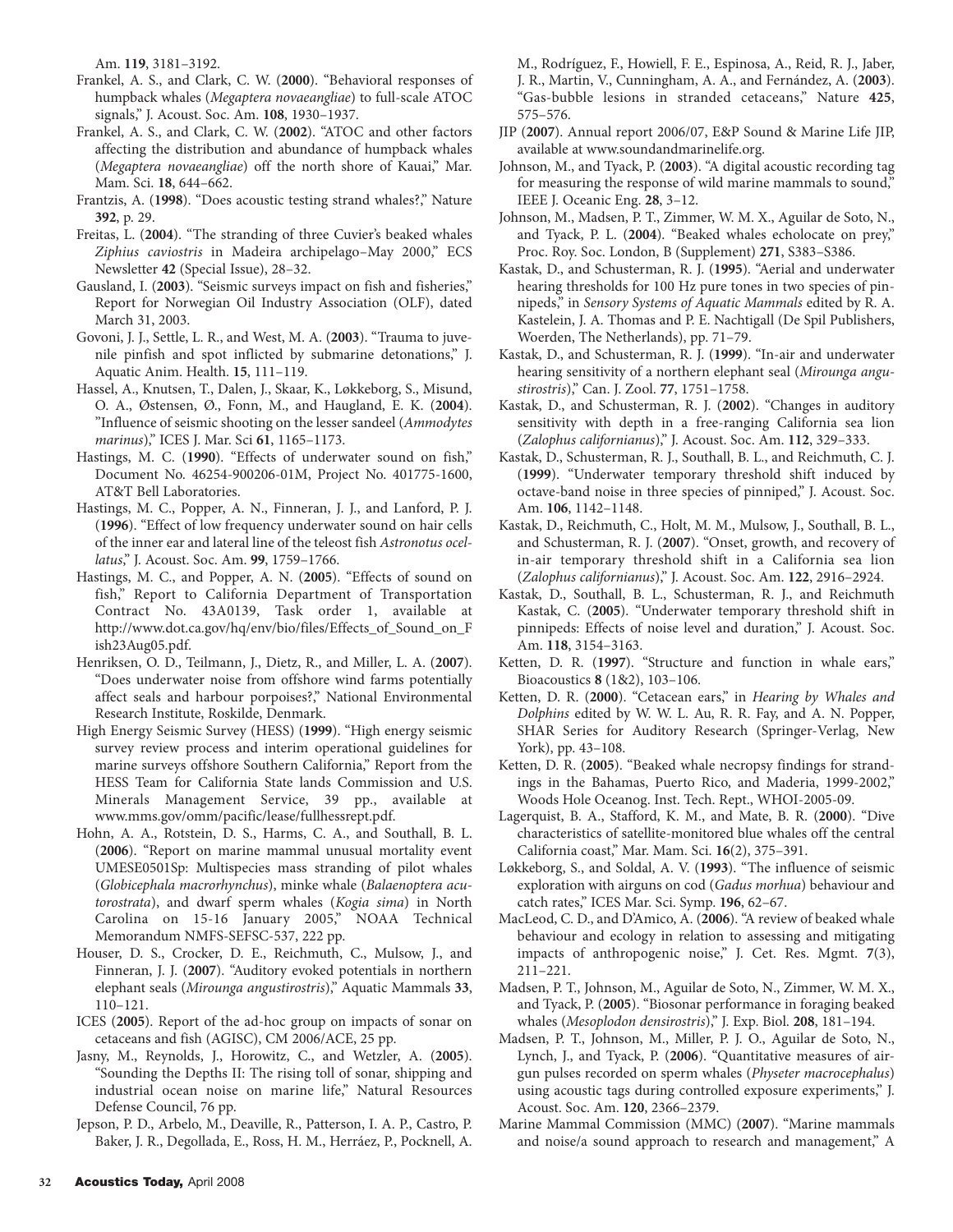Report to Congress from the Marine Mammal Commission, March 2007, 358 pp.

- Mate, B. R., Gisiner, R., and Mobley, J. (**1998**). "Local and migratory movements of Hawaiian humpback whales tracked by satellite telemetry," Can. J. Zoo. **76**, 863–868.
- Mate, B. R., Lagerquist, B. A., and Calambokidis, J. (**1999**). "Movements of North Pacific blue whales during the feeding season off southern California and their southern fall migration," Mar. Mam. Sci. **15**(4), 1246–1257.
- McCauley, R. D., Fewtrell, J., and Popper, A. N. (**2003**). "High intensity anthropogenic sound damages fish ears," J. Acoust. Soc. Am. **113**, 638–642.
- Miller P., Biassoni, N., Samuels, A., and Tyack, P. (**2000**). "Whale songs lengthen in response to sonar," Nature **405**, 903.
- Munk, W. H., Spindel, R. C., Baggeroer, A., and Birdsall, T. G. (**1994**). "The Heard Island feasibility test," J. Acoust. Soc. Am. **96**, 2330–2342.
- Nachtigall, P. E., Pawloski, J. L., and Au, W. W. L. (**2003**). "Temporary threshold shifts and recovery following noise exposure in the Atlantic bottlenose dolphin (*Tursiops truncatus*)," J. Acoust. Soc. Am. **113**, 3425–3429.
- Nachtigall, P. E., Supin, A. Ya., Pawloski, J. L., and Au, W. W. L. (**2004**). "Temporary threshold shifts after noise exposure in the bottlenose dolphin (*Tursiops truncatus*) measured using auditory evoked potentials," Mar. Mam. Sci. **20**, 673–687.
- Nachtigall, P. E., Yuen, M. M. L., Mooney, T. A., and Taylor, K. A. (**2005**). "Hearing measurements from a stranded infant Risso's dolphin, *Grampus griseus*," J. Exp. Biol. **108**, 4181–4188.
- National Marine Fisheries Service (NMFS) (**2005**). "Assessment of acoustic exposures on marine mammals in conjunction with USS Shoup active sonar transmissions in the Eastern Strait of Juan de Fuca and Haro Strait, Washington – 5 May 2003," NMFS

Office of Protected Resources, Silver Spring, MD.

- National Research Council (NRC) (**1994**). *Low-Frequency Sound and Marine Mammals: Current Knowledge and Research Needs* (National Academy Press, Washington, DC), 75 pp.
- National Research Council (NRC) (**2000**). *Marine Mammals and Low-Frequency Sound* (National Academy Press, Washington, DC) 146 pp.
- National Research Council (NRC) (**2003**). *Ocean Noise and Marine Mammals* (National Academy Press, Washington, DC) 192 pp.
- National Research Council (NRC) (**2005**). *Marine Mammal Populations and Ocean Noise: Determining When Noise Causes Biologically Significant Effects* (National Academy Press, Washington, DC) 96 pp.
- Norman, S. A., Raverty, S., McLellan, B., Pabst, A., Ketten, D., Fleetwood, M., Gaydos, J. K., Norberg, B., Barre, L., Cox, T., Hanson, B., and Jeffries, S. (**2004**). "Multidisciplinary investigation of stranded harbor porpoises (*Phocoena phocoena*) in Washington State with an assessment of acoustic trauma as a contributory factor (2 May–2 June 2003)," U.S. Dept. of Commerce, NOAA Technical Memorandum NMFS-NWR-34, 120 pp.
- Pearson, W. H., Skalski, J. R., and Malme, C. I. (**1987**). "Effects of sounds from a geophysical survey device on fishing success," OCS Study MMS-87-0020, Contract No. 14-12-0001-30273 for the Dept. of Interior, Minerals Management Service, Pacific Outer Continental Shelf Regions, Los Angeles, CA, 293 pp.
- Pearson, W. H., Skalski, J. R., and Malme, C. I. (**1992**). "Effects of sounds from a geophysical survey device on behavior of captive rockfish (*Sebastes spp.*)," Can. J. Fish. Aquat. Sci. **49**, 1342–1356.
- Popper, A. N. and Clarke, N. L. (**1976**). "The auditory system of the goldfish (*Carassius auratus*): Effects of intense acoustic stimulation," Comp. Biochem. Physiol. A **53**, 11–18.



# THERE'S A BETTER NOISE CONTROL SYSTEM.

SoundPLAN, the benchmark noise planning and mapping software, continues setting the pace. SoundPLAN 6.4 has greatly improved handling for huge projects. SoundPLAN-essential, the compact version, is for occasional users and less complex jobs.

Contact us for a free demo CD.

Call today +1 360 432 9840 www.soundplan.com

**CONFIDENCE:** We stand behind you with 20 years experience and are committed to supporting you in the years to come.

**ONE INVESTMENT:** One sofware for any size task with built-in cost/effectiveness scenarios.

**SECURITY:** Know you're ready for future revisions with every project thoroughly documented.

**CLASSY:** Mapping is easy to do with stunning results!

**GLOBAL:** We have 30+ distributors worldwide. Our software is available in English, Asian & European languages.